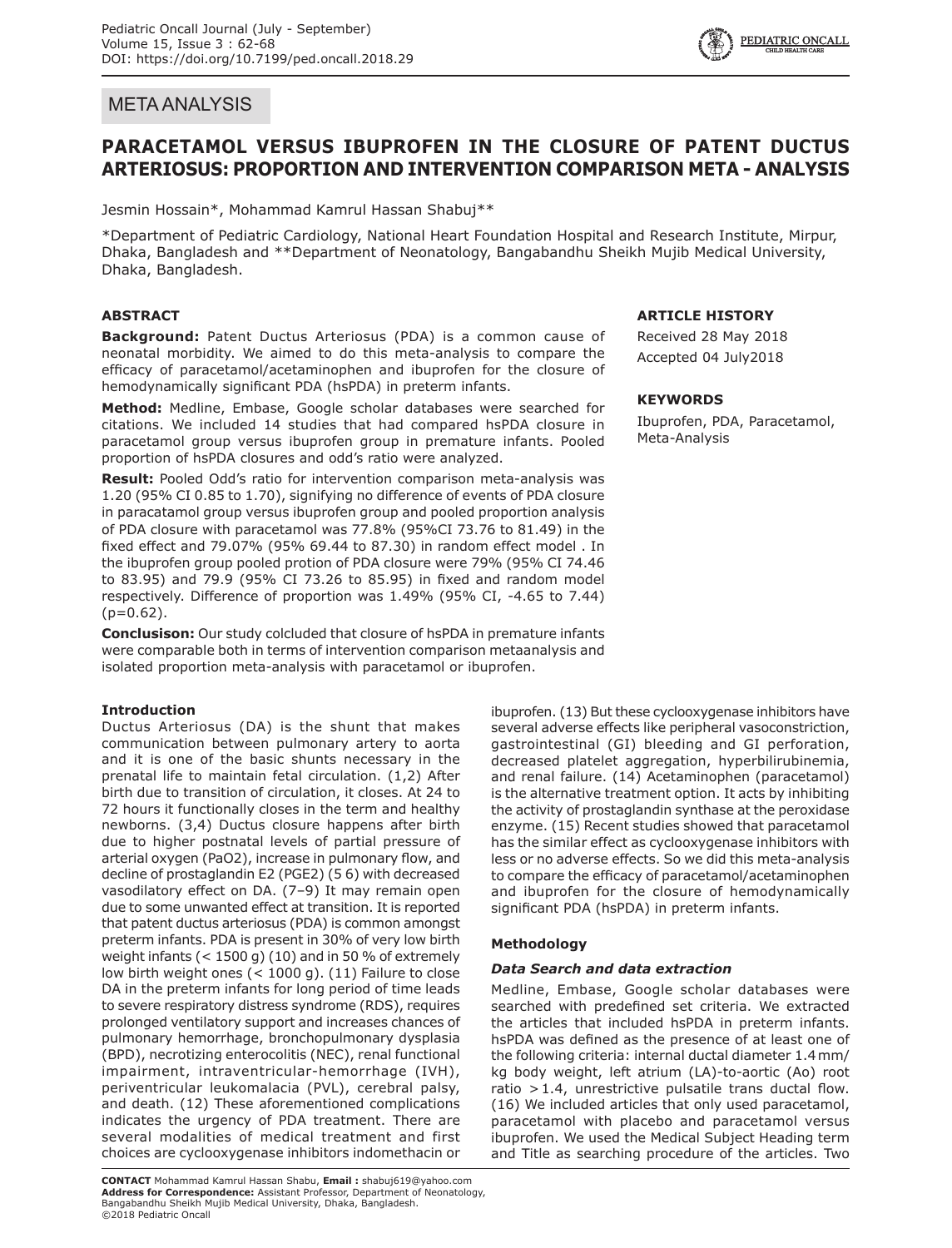reviewers independently extracted data, if there was any disagreement it was solved by consensus.

## **Quality Assessment of the Studies**

The quality of the trials, assessed by the Cochrane recommended Grading Recommendation Assessment and Evaluation (GRADE) (17) were moderate grade quality.

## **Statistical Analysis**

The extracted data were analyzed by the weighted Odd's ratio by Mantel-Heinzel fixed and random effect model. Review manager (Revman, version 5.3 The Nordic Cochrane Centre, The Cochrane Collaboration, 2011; Copenhagen, Denmark), Medcalc free trial copy software were used for data analysis. The pooled data were presented by the Forest plot and heterogeneity were analyzed by Q and I2 statistics and publication bias was assessed by Funnel plot.

### **Results**

We included 14 studies with 689 premature infants having hsPDA. Five studies were controlled trials (3 randomised controlled trials (RCT), 2 controlled trials) and included 655 ifants (Fig.1, Table 1). Those 5 studies were analyzed for pooled Odd's ratio for intervention comparision meta–analysis and showed pooled Odd's ratio 1.20 (95% CI 0.85 to 1.70) signififying no difference of PDA closure in paracatamol group versus ibuprofen group (Fig.2). For pooled proportion analysis, all 15 studies were included in paracetamol group (5 controlled trials and 10 case series) and 5 studies were in the ibuprofen group. Pooled proportion of PDA closure with paracetamol was 77.8% (95% CI 73.76 to 81.49) in fixed effect and 79.07% (95% CI 69.44 to 87.30) in random effect model (Fig.3) and publication bias shown by Funnel plot showed good symmetry (Fig.4). In case of ibuprofen group pooled protion of PDA closure were 79% (95% 74.46 to 83.95) and 79.9 (95% CI 73.26 to 85.95) in fixed and random model respectively (Fig.5). Difference of proportion was 1.49% (95% CI, -4.65 to  $7.44$ ) ( $p=0.62$ ) and publication bias of the studies showed symmetry of the funnel plot (Fig 6).

**Figure 1.** Study Inclusion Procedure



| <b>Authors</b><br>Name and<br>Year | Type of<br><b>Study</b> | Gestational<br>age | <b>Route of</b><br>adminis-<br>tration | <b>Sample</b><br>size               | <b>PDA</b><br>closure<br>Parac-<br>etamol (n) | <b>PDA</b><br>closure<br>ibuprofen<br>(n) | <b>Dose</b>                                                                                     |
|------------------------------------|-------------------------|--------------------|----------------------------------------|-------------------------------------|-----------------------------------------------|-------------------------------------------|-------------------------------------------------------------------------------------------------|
| Bagheri 2016 RCT<br>(18)           |                         | < 37 weeks         | oral                                   | 129 (Para<br>$n=67$ , Ibu<br>$n=62$ | 55<br>1st course                              | 47<br>1st course                          | Para 15mg/kg<br>6 hourly, ibu<br>initially 20mg/<br>kg then 2 doses<br>$10$ mg/kg for 2<br>days |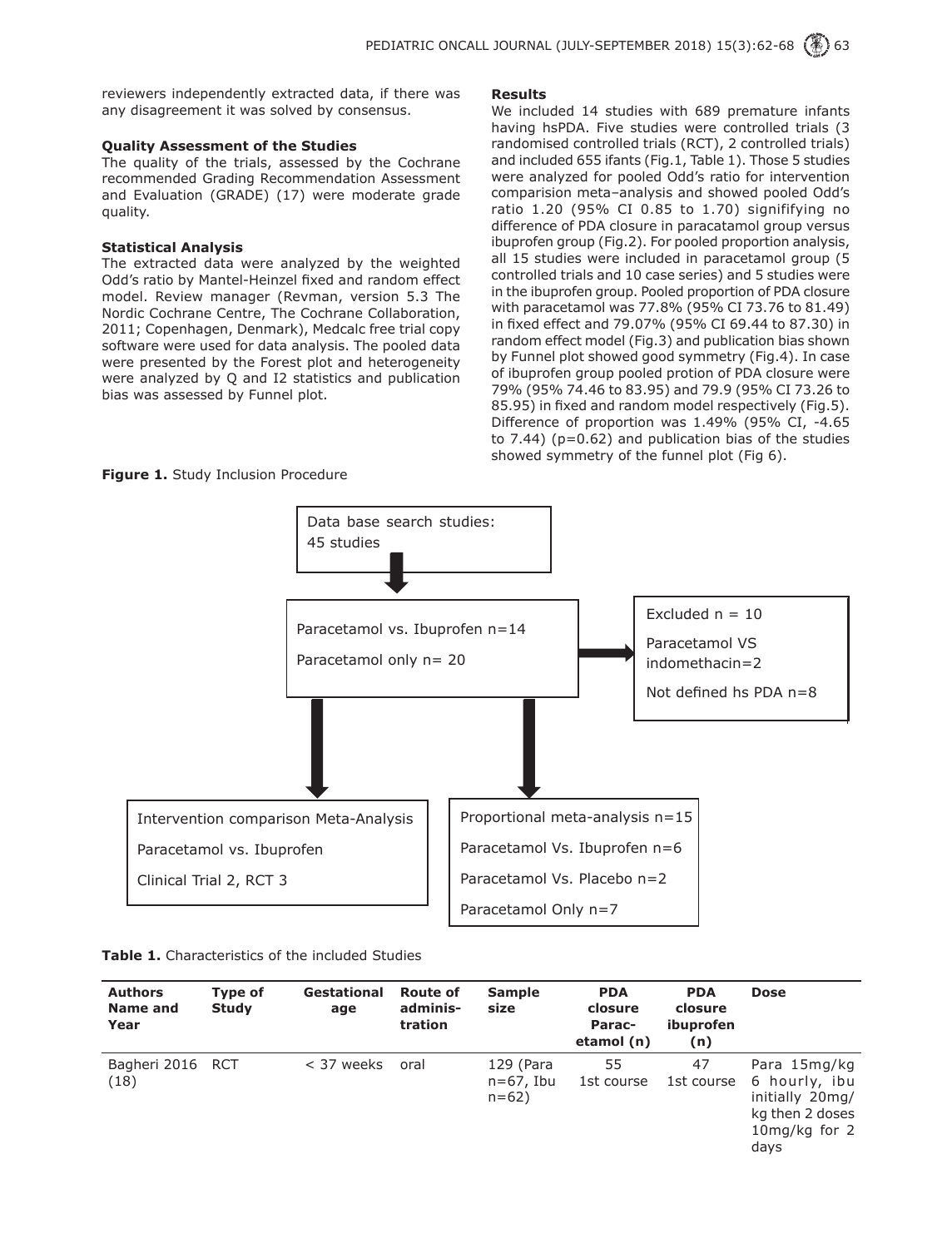| <b>Authors</b><br>Name and<br>Year | <b>Type of</b><br><b>Study</b> | <b>Gestational</b><br>age                                      | <b>Route of</b><br>adminis-<br>tration | <b>Sample</b><br>size               | <b>PDA</b><br>closure<br>Parac-<br>etamol (n) | <b>PDA</b><br>closure<br>ibuprofen<br>(n) | <b>Dose</b>                                                                            |
|------------------------------------|--------------------------------|----------------------------------------------------------------|----------------------------------------|-------------------------------------|-----------------------------------------------|-------------------------------------------|----------------------------------------------------------------------------------------|
| <b>Yang 2016</b><br>(19)           | <b>RCT</b>                     | < 37 weeks                                                     | oral                                   | Para $n=44$ ,<br>Ibu $n = 43$       | 31                                            | 33                                        | ibu 10mg/kg<br>then 2 doses<br>5mg/kg for 2<br>days                                    |
| Yurttulan<br>2013 (20)             | Case series                    | Preterm                                                        | oral                                   | Only para<br>$n=6$                  | 5                                             | $\overline{\phantom{0}}$                  | Para 15 mg/kg<br>every 6 h for 3 d                                                     |
| Dang 2013<br>(21)                  | <b>RCT</b>                     | < 34 weeks                                                     | oral                                   | Para $n=80$ ,<br>Ibu $n = 80$       | 65                                            | 63                                        | para 15 mg/kg<br>6 h for 3 days<br>ibu 10mg/kg<br>then 2 doses<br>5mg/kg for 2<br>days |
| <b>Oncel 2014</b><br>(22)          | <b>RCT</b>                     | $<$ 30 weeks                                                   | oral                                   | 90                                  | 29/40<br><b>1stcourse</b>                     | 31/40<br><b>1stcourse</b>                 | para 15 mg/kg<br>6 h X 3 days<br>ibu 10mg/kg<br>then 2 doses<br>5mg/kg for 2<br>days   |
| Nadir E 2014<br>(23)               |                                | Case series 24-27 weeks oral                                   |                                        | 7                                   | 5                                             |                                           | para 15 mg/kg<br>$6 h \times 7$ days                                                   |
| Harkin 2016<br>(24)                | Placebo<br>controlled<br>trial | < 32 weeks                                                     | - IV                                   | 48                                  | 20/23                                         |                                           | 20 mg/kg within<br>24 hours of<br>birth, followed<br>by 7.5 mg/kg 6<br>hrly for 4 days |
| El Mashad<br>2017 (25)             | <b>RCT</b>                     | < 28 weeks                                                     | - IV                                   | Para n<br>$=100$ , ibu<br>$n = 100$ | 80<br>1st course                              | 80<br>1st course                          | 15 mg/kg/6 h<br>for 3 days, ibu<br>10mg/kg then<br>2 doses 5mg/kg<br>for 2 days        |
| Desai 2012<br>(26)                 | Case series                    |                                                                | oral                                   | 5                                   | $\overline{2}$                                |                                           | 25 mg/kg/dose,<br>maintenance<br>dose of 15 mg/<br>kg/dose for 5<br>days               |
| Hammerman<br>2011 (27)             |                                | Case series 26-32 weeks                                        |                                        | 8                                   | 6                                             | -                                         | 15 mg/kg per<br>dose every 6<br>hours 48 hours                                         |
| Gianluca<br>2014 (28)              | Case series                    | $26 + 2$<br>weeks                                              | oral                                   | 8                                   | 6/8                                           |                                           | 7.5 to 15 mg/kg<br>every 4-6 hours<br>maximum daily<br>dose 60mg/kg                    |
| Dash (29)                          | <b>RCT</b>                     | Para<br>$28.5 + 2.7$<br>weeks, Indo<br>$28.9 (+ 2.6)$<br>weeks | oral                                   | 77                                  | 36/36                                         | 35/37                                     | Para 15 mg/kg/<br>dose four times<br>daily for 7 days                                  |
| Memisoglu<br>(30)                  | Case series                    | $23 - 30$                                                      | IV                                     | 11                                  | 10                                            |                                           | Para 15?mg/kg<br>every 6?h for<br>three days                                           |
| Sinha R $(31)$                     |                                | Case series 27-33 weeks oral                                   |                                        | 10                                  | 10                                            |                                           | 15 mg/kg 8<br>hourly                                                                   |

Note: RCT- randomized controlled trials, Para – Paracetamol, Indo –indomethacin, Ibu – Ibuprofen, IV- intravenous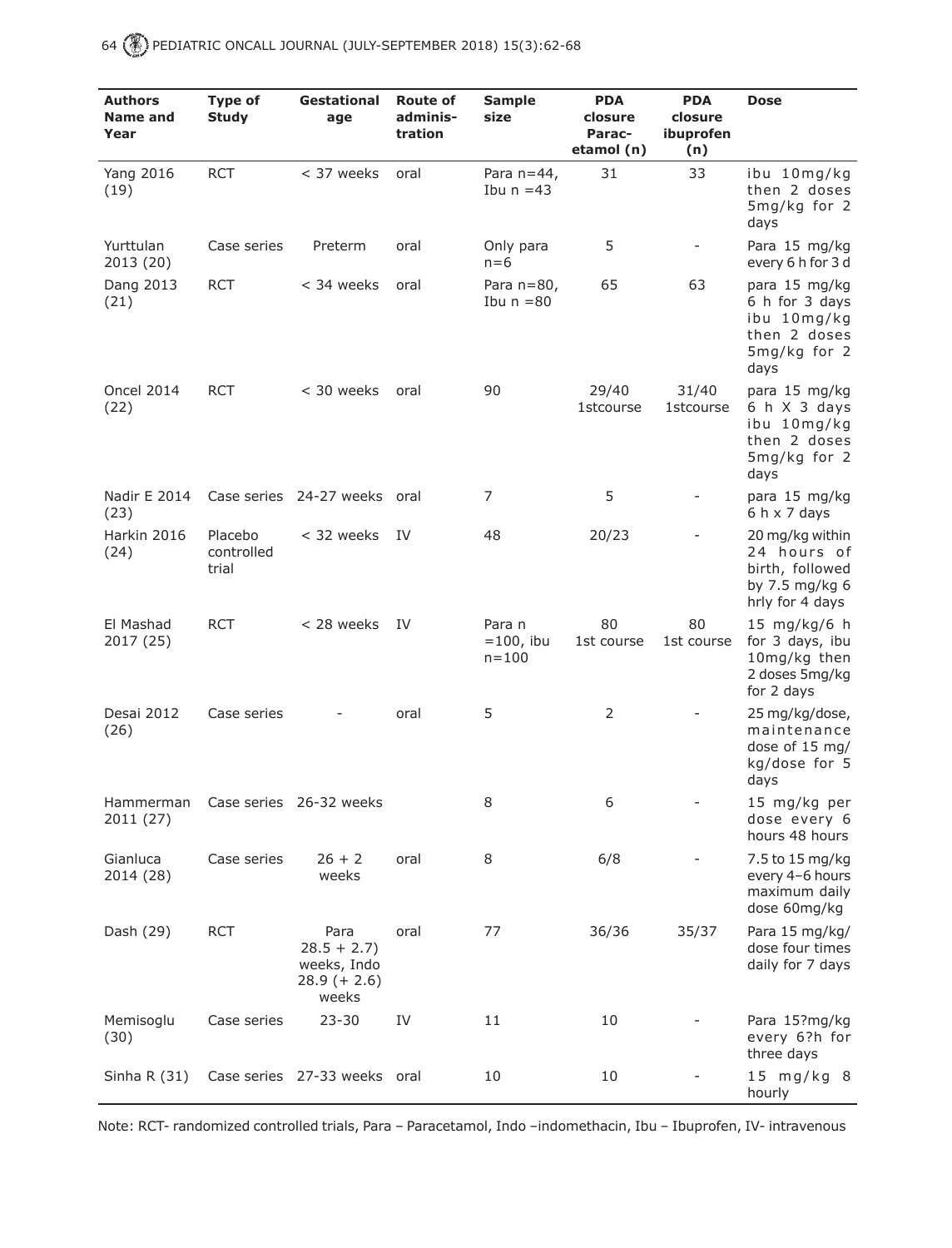|                                                                    | paractamol |       | Ibuprofen |       | Odds Ratio |                           | Odds Ratio            |     |  |    |     |
|--------------------------------------------------------------------|------------|-------|-----------|-------|------------|---------------------------|-----------------------|-----|--|----|-----|
| Study or Subgroup                                                  | Events     | Total | Events    | Total |            | Weight M-H, Fixed, 95% CL | M-H, Fixed, 95% CI    |     |  |    |     |
| Oncel 2014                                                         | 29         | 40    | 31        | 40    | 14.8%      | $0.77$ [0.28, 2.11]       |                       |     |  |    |     |
| Yang 2016                                                          | 31         | 43    | 33        | 44    | 15.8%      | $0.86$ [0.33, 2.23]       |                       |     |  |    |     |
| El Mashad 2017                                                     | 80         | 100   | 77        | 100   | 26.7%      | $1.19$ [0.61, 2.35]       |                       |     |  |    |     |
| Dang Dang 2013                                                     | 45         | 80    | 38        | 80    | 28.8%      | $1.42$ [0.76, 2.65]       |                       |     |  |    |     |
| Bagheri 2016                                                       | 55         | 66    | 47        | 62    | 14.0%      | $1.60$ [0.67, 3.81]       |                       |     |  |    |     |
| Total (95% CI)                                                     |            | 329   |           | 326   | 100%       | 1.20 [0.85, 1.70]         |                       |     |  |    |     |
| Total events                                                       | 240        |       | 226       |       |            |                           |                       |     |  |    |     |
| Heterogeneity: Chi <sup>2</sup> = 1.91, df = 4 (P=0.75): $1^2$ =0% |            |       |           |       |            |                           | 0.01                  | 0.1 |  | 10 | 100 |
| Test for overall effect $Z = 1.03$ (P=0.31)                        |            |       |           |       |            |                           | paracetamol Ibuprofen |     |  |    |     |

**Figure 2**. Forest Plot of Patent Ductus Arteriosus (PDA) closure in paracetamol group versus ibuprofen





**Figure 4.** Funnel Plot for publication bias analysis in paracetamol group.

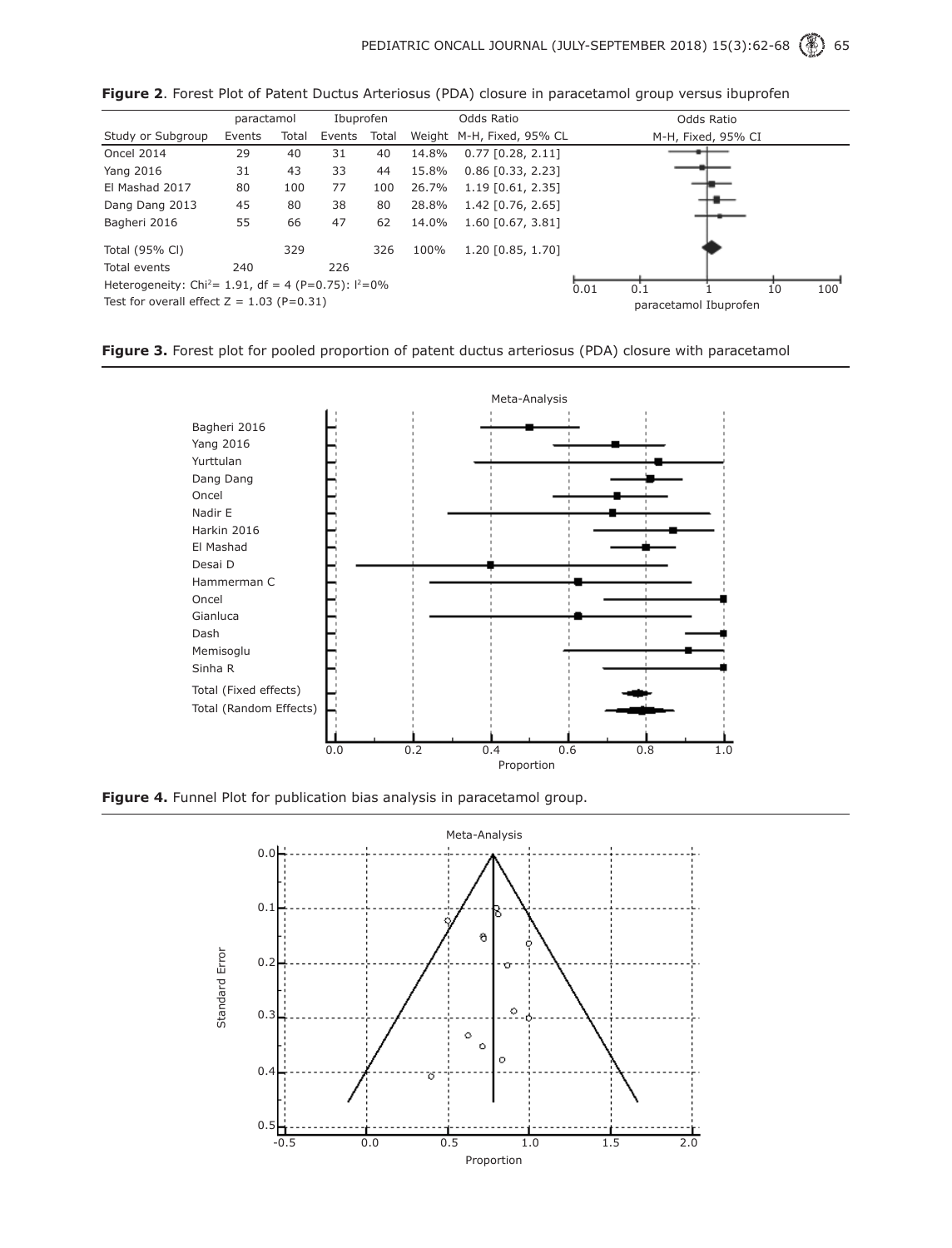

**Figure 5.** Forest Plot for pooled proportion of PDA closure with Ibuprofen

**Figure 6.**: Funnel Plot for publication bias analysis in Ibuprofen group.



#### **Discussion**

The first choice of treatment for PDA is primarily Ibuprofen and recent studies have shown that paracetamol can be used to treat PDA in preterm infants. (32) In hsPDA, the recommended dose of paracetamol is 15mg/kg/6 hourly for 3 days and the recommended dose for ibuprofen is 10mg/kg followed by 10mg/kg for 2 days. But one study conducted by Bagheri (16) used ibuprofen 20mg/kg then 10mg/kg for 2 days and found no significant difference in closure of PDA between the two groups. In this meta-analysis we compared the efficacy of paracetamol with the efficacy of ibuprofen in term of closure of hsPDA in premature infants in five controlled trials. We had also analyzed the proportion of PDA closure in 10 case series and 5 controlled trials. Our study finding was comparable

with the several studies but these studies only did the invention comparison meta-analysis with 2 RCT. (31, 33) Dash et al (31) showed the similar result (OR, 1.2 (95% CI, 0.71-2.03, P = 0.5)). Ohlsson et al (33) also showed that there was no significant difference with oral paracetamol versus oral ibuprofen treatment (typical relative risk (RR) 0.90, 95% (CI) 0.67 to 1.22; typical risk difference (RD) -0.04 (95% CI -0.16 to 0.08; I2 = 0 %) for RR and 23% for RD). Those studies also showed the comparison of the adverse effect of the both drugs. The adverse effect of ibuprofen are well established so we did not do the further comparison. The metaanalysis of the 5 randomized controlled trials (RCTs) done by Huang et al (35) showed that the efficacies for the primary (risk ratio (RR):  $1.03$ ,  $p=0.56$ ) and overall PDA closure were comparable between the two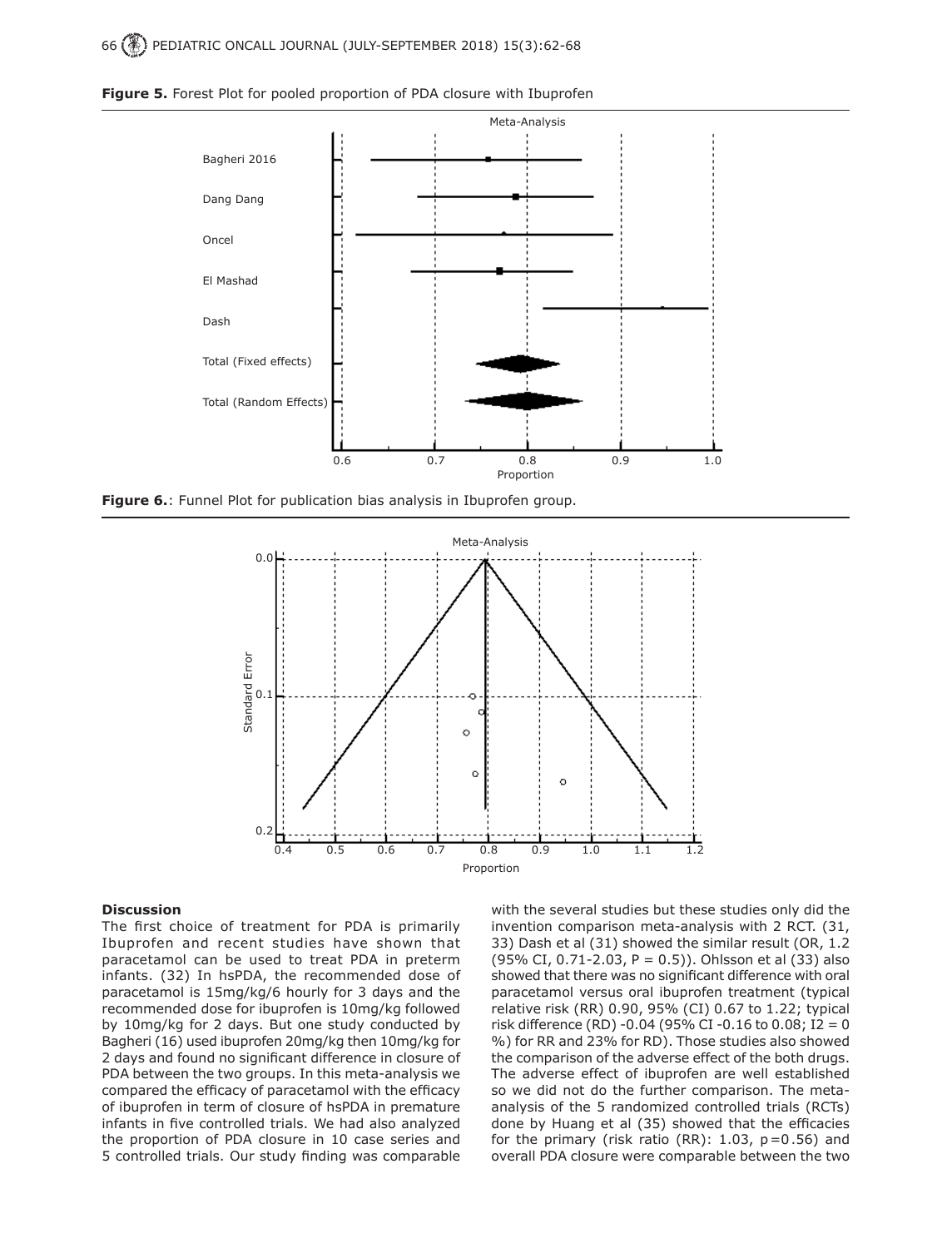medications (RR:  $1.02$ ,  $p = 0.62$ ). Our study also found that Odd's ratio of closure and proportion of closure PDA were similar in both groups.

The strength of our study were that both proportion and intervention comparison were done. We included studies for intervention comparison which were homogenous ( $I2 = 00$ ). Publication bias was analyzed and showed funnel plot symmetry.

Our study had several limitations. No subgroup analysis was done for different dose schedule, for duration of treatment and for route of administration of drugs. Not all the included studies were RCT. We did not show the adverse effect comparison.

### **Conclusion**

Our study colcluded that closure of hsPDA in premature infants were comparable both in terms of intervention comparison meta-analysis and isolated proportion meta-analysis with paracetamol of ibuprofen.

## **Compliance with Ethical Standards** *Funding:* None

## *Conflict of Interest:* None

#### **References :**

- 1. Fanos V, Pusceddu M, Dess A, Marcialis MA. Should we definitively abandon prophylaxis for patent ductus Arteriosus in preterm new-borns? Clinics. 2011;66:2141– 2149
- 2. Mitra S, Florez ID, Tamayo ME, Aune D, Mbuagbaw L, Veroniki AA, et al. Effectiveness and safety of treatments used for the management of patent ductus arteriosus (PDA) in preterm infants: A protocol for a systematic review and network meta-analysis. BMJ Open 2016; 6:e011271.
- 3. Abdel-Hady H, Nasef N, Shabaan AE, Nour I. Patent Ductus Arteriosus in Preterm Infants: Do We Have the Right Answers? BioMed Research International. 2013, Article ID 676192. https://doi.org/10.1155/2013/676192.
- 4. Benitz WE and Committee on fetus and newborn. Patent Ductus Arteriosus in Preterm Infants. Pediatrics. 2016; 137: e20153730
- 5. Bhattacharya M, Asselin P, Hardy P, Guerguerian AM, Shichi H, Hou X, et al. Developmental changes in prostaglandin E2 receptor subtypes in porcine ductus arteriosus: Possible contribution in altered responsiveness to prostaglandin E2. Circulation.1999;100: 1751–1756.
- 6. Bouayad A, Kajino H, Waleh N, Fouron JC, Andelfinger G, Varma DR, et al. Characterization of PGE2 receptors in fetal and newborn lamb ductus Arteriosus. Am J Physiol Heart Circ Physiol. 2001;280:2342–2349
- 7. Antonucci R, Bassareo P, Zaffanello M, Pusceddu M, Fanos V. Patent ductus arteriosus in the preterm infant: new insights into pathogenesis and clinical management. J Matern Fetal Neonatal Med. 2010;23:34–37
- 8. Clyman RI, Mauray F, Roman C, Heymann MA, Payne B. Factors determining the loss of ductus Arteriosus responsiveness to prostaglandin E. Circulation. 1983;68:433–436
- 9. Abrams SE, Walsh KP, Coker SJ, Clarkson MJ. Responses of the post-term arterial duct to oxygen, prostaglandin E2, and the nitric oxide donor, 3-morpholinosydnonimine, in

lambs and their clinical implications. Heart. 1995;73:177– 181

- 10. Reller MD, Rice MJ, McDonald RW. Review of studies evaluating ductal patency in the premature infant. J Pediatr. 1993;122:S59–62.
- 11. Schmidt B, Roberts RS, Fanaroff A, Davis P, Kirpalani HM, Nwaesei C, et al. Indomethacin prophylaxis, patent ductus arteriosus, and the risk of bronchopulmonary dysplasia: further analyses from the Trial of Indomethacin Prophylaxis in Preterms (TIPP). J Pediatr. 2006;148:730– 4.
- 12. Benitz WE. Treatment of persistent patent ductus arteriosus in preterm infants: time to accept the null hypothesis? J Perinatol. 2010;30:241–52.
- 13. Demirel G, Erdeve O, Dilmen U. Pharmacological Management of PDA: oral versus intravenous medications. Curr Clin Pharmacol. 2012;7:263–70.
- 14. Zecca E, Romagnoli C, De Carolis MP, Costa S, Marra R, De Luca D. Does Ibuprofen increase neonatal hyperbilirubinemia? Pediatrics. 2009;124: 480–4.
- 15. Lucas R, Warner TD, Vojnovic I, Mitchell JA. Cellular mechanisms of acetaminophen: role of cyclo-oxygenase. FASEB J. 2005;19:635–7.
- 16. Patrick JM, Arvind S. Towards rational management of the patent ductus arteriosus: the need for disease staging. Arch Dis Child Fetal Neonatal Ed. 2007; 92:F424–F427
- 17. Gopalakrishna G, Mustafa RA, Davenport C, Scholten RJ, Hyde C, Brozek J, et al. Applying Grading of Recommendations Assessment, Development and Evaluation (GRADE) to diagnostic tests was challenging but doable. J Clin Epidemiol. 2014;67:760-8.
- 18. Bagheri MM, Niknafs P, Sabsevari F, Torabi MH, Bahman Bijari B, Noroozi E et al. Comparison of Oral Acetaminophen Versus Ibuprofen in Premature Infants With Patent Ductus Arteriosus. Iran J Pediatr. 2016; 26: e3975
- 19. Yang B, Gao X, Ren Y, Wang Y, Zhang Q. Oral paracetamol vs. oral ibuprofen in the treatment of symptomatic patent ductus arteriosus in premature infants: A randomized controlled trial. Exp Ther Med. 2016;12:2531-2536.
- 20. Yurttutan S, Oncel M, Arayici S, Uras N, Altug N, Erdeve O, Dilmen U. A different first-choice drug in the medical management of patent ductus arteriosus: oral paracetamol. J Matern Fetal Neonatal Med.2013; 26:825- 827.
- 21. Dang D, Wang D, Zhang C, Zhou W, Zhou Q, Wu H. Comparison of oral paracetamol versus ibuprofen in premature infants with patent ductus arteriosus: A randomized controlled trial. PLoS ONE. 2013;8: e77888.
- 22. Oncel M, Yurttutan S, Erdeve O, Uras N, Altug N, Oguz S, et al. Oral paracetamol versus oral ibuprofen in the management of patent ductus arteriosus in preterm infants: A randomized controlled trial. J Pediatr. 2014; 164:510-4e1.
- 23. Nadir E, Kassem E, Foldi S, Hochberg A, Feldman M. Paracetamol treatment of patent ductus arteriosus in preterm infants. J Perinatol. 2014;34: 1-2.
- 24. Härkin P, Härmä A, Aikio O, Valkama M, Leskinen M, Saarela T, Hallman M. Paracetamol Accelerates Closure of the Ductus Arteriosus after Premature Birth: A Randomized Trial. J Pediatr. 2016;177:72-77